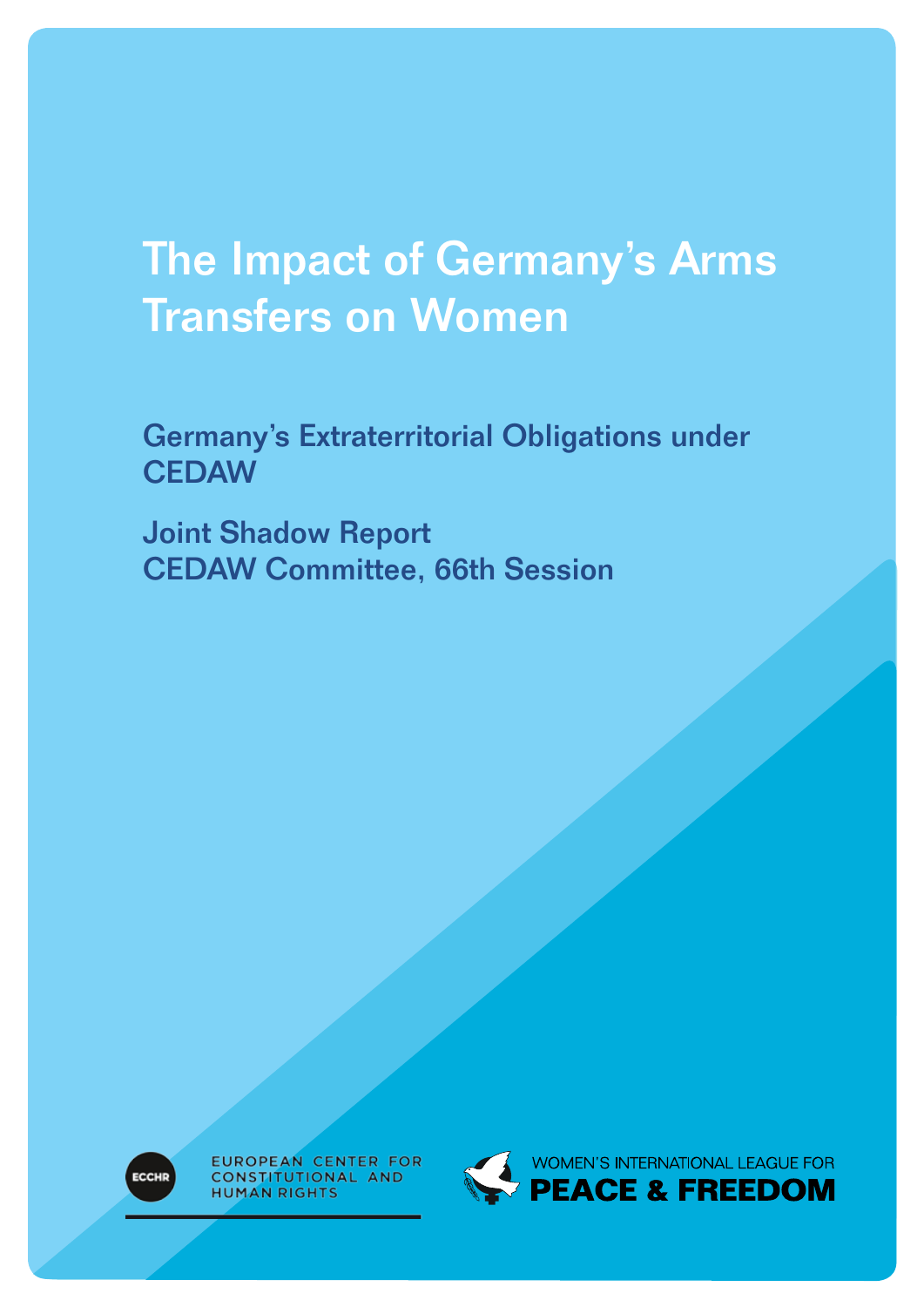© 2017 Women's International League for Peace and Freedom and European Center for Constitutional and Human Rights

Permission is granted for non-commercial reproduction, copying, distribution, and transmission of this publication or parts thereof so long as full credit is given to the publishing organisation; the text is not altered, transformed, or built upon; and for any reuse or distribution, these terms are made clear to others.

1ST EDITION JANUARY 2017 Design and layout: WILPF www.wilpf.org // www.ecchr.eu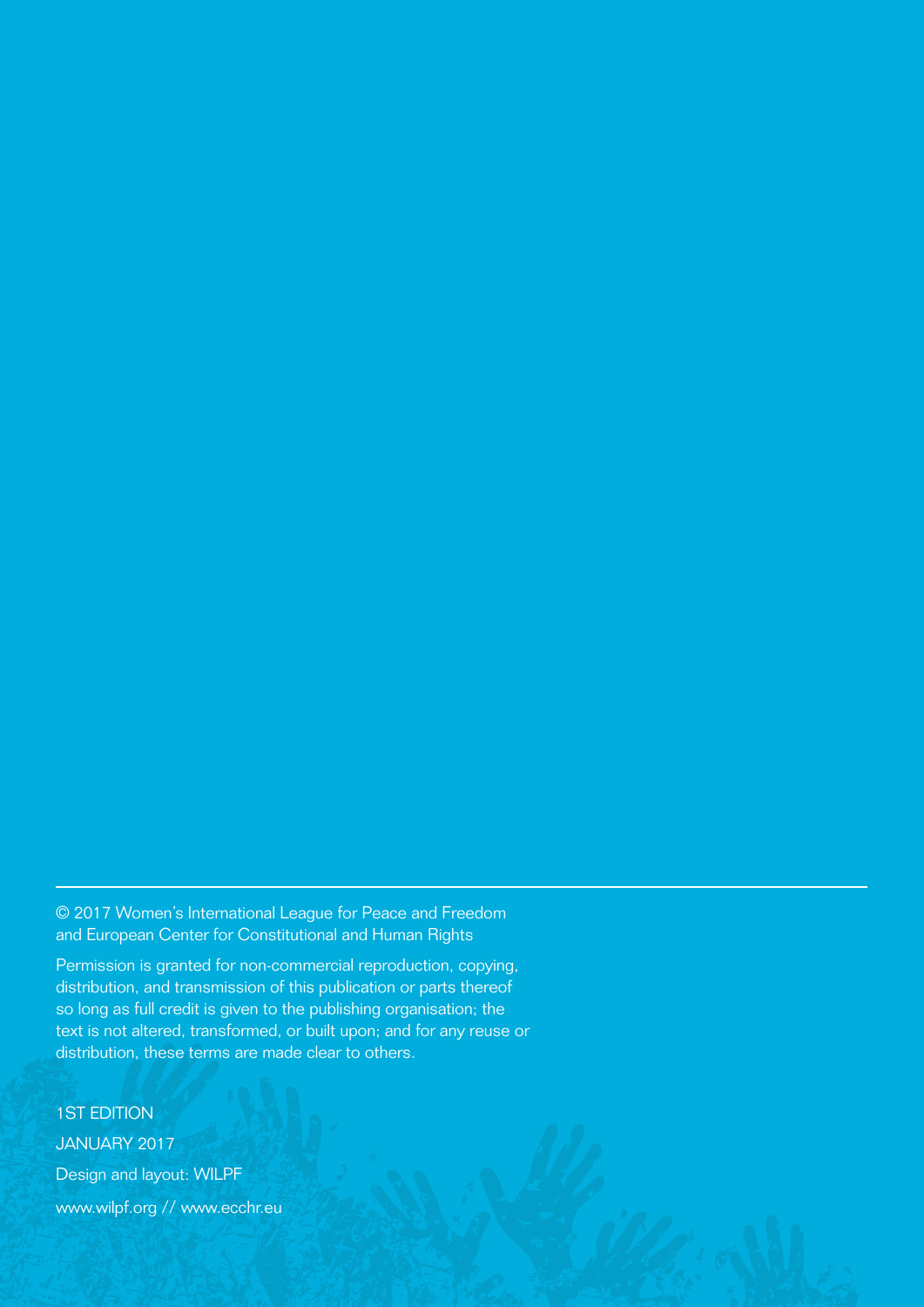## The impact of Germany's arms transfers on women

Germany's extraterritorial obligations under CEDAW Shadow report to the 66<sup>th</sup> session of the CEDAW Committee

## Contents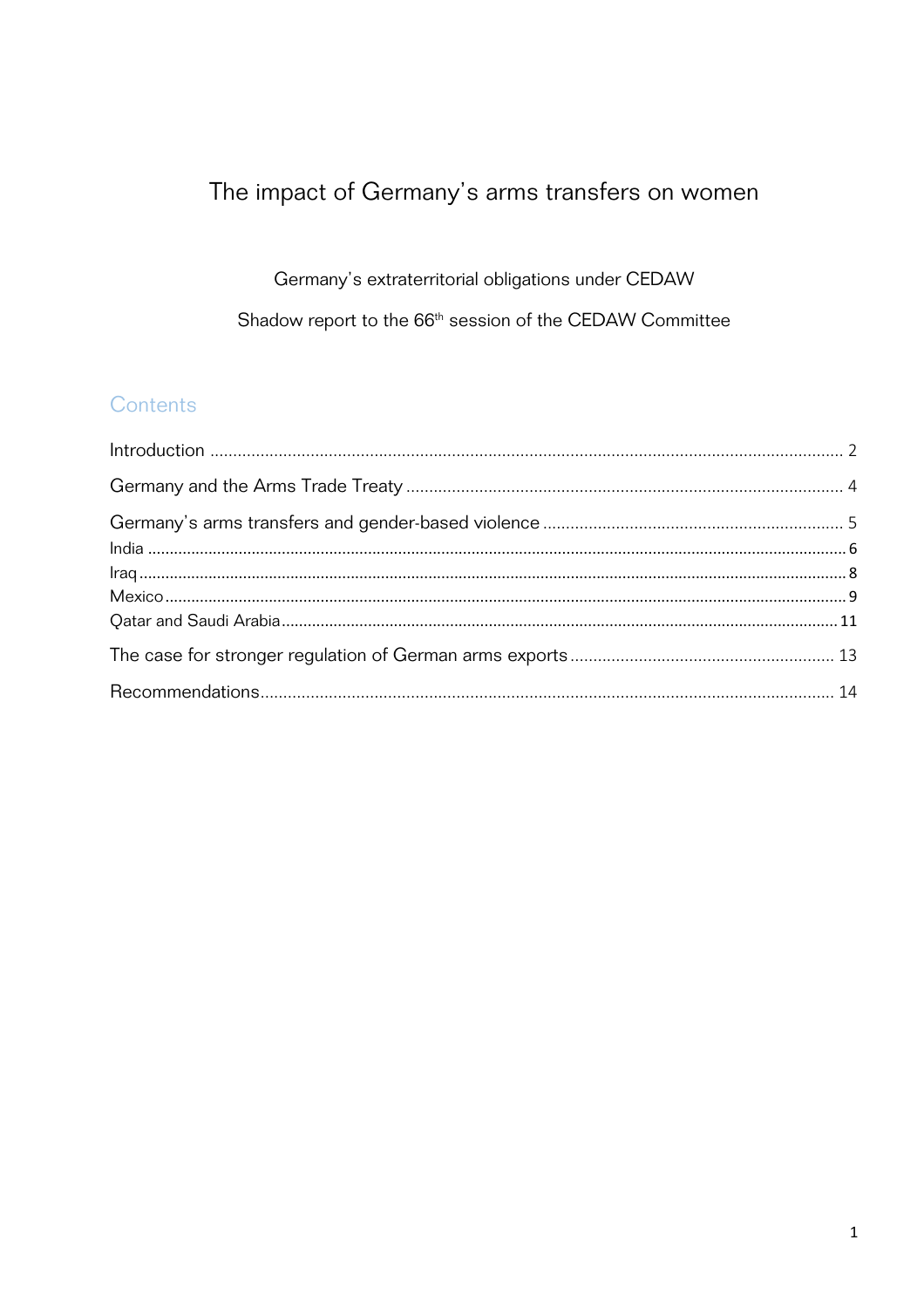### Introduction <sup>1</sup>

<u> 1989 - Johann Stein, fransk politik (d. 1989)</u>

Arms transfers can have serious consequences for the rights and safety of women in the countries that receive them as well as in places where they are not meant to go, especially in the case of small arms and light weapons. The proliferation of small arms and light weapons, both in wartime and non-conflict situations with significant political tensions and systemic gendered discrimination, may disproportionately affect women.<sup>2</sup> Furthermore, the use of weapons of indiscriminate effect, such as explosives, may have particular implications for women who may be affected by the destruction of infrastructure or the burden of caring for the wounded, particularly in a context of inequality.

While arms themselves may not always be directly implicated in gender-based violence, they are correlated with an increase in gendered inequality and a generalized culture of violence, against women in particular. Furthermore, the proliferation of arms has a negative impact on women's equality and bargaining power within the household, their mobility, and their political participation. Widespread possession and use of weapons tend to prevent women from fully participating in public and political life, and to hinder their access to and use of resources, business and employment opportunities.<sup>3</sup> Arms' accessibility and availability can facilitate or exacerbate violence against women, not only in situations of armed conflict but also in nonconflict situations, such as in countries that experience high rates of firearm-related deaths, including femicides, as well as high levels of impunity and insecurity.4

The CEDAW Committee and the Human Rights Council are among the human rights bodies that have expressed concerns about the specific negative consequences of arms transfers on the rights of women and girls. The Human Rights Council has adopted resolutions that recognize the link between the arms trade and gender-based violence;<sup>5</sup> the latest of these

<sup>1</sup> Note: Web addresses cited in the footnotes of this document were last accessed on 17 January 2017.

<sup>&</sup>lt;sup>2</sup> See, for example, Chinkin, C. (2016), "Gender and the Arms Trade Treaty: a legal overview", available at: http://wilpf.org/wp-content/uploads/2013/02/Gender-and-the-Arms-Trade-Treaty-a-legal-overview.pdf; WILPF (2013), Promoting gender equality in the implementation of the UN Arms Trade Treaty", available at: http://wilpf.org/wp-content/uploads/2013/12/ATT-Implementation.pdf "; WILPF (2015), "Gender-based violence and the ATT, available at: http://wilpf.org/wilpf\_publications/gender-based-violence-and-the-armstrade-treaty/; WILPF (2016), " Preventing gender-based violence through arms control", available at: http://www.reachingcriticalwill.org/news/latest-news/10793-new-publication-preventing-gender-based-violencethrough-arms-control; Butler, D. M. (2012), "Gender and the ATT", Saferworld, available at: http://www.saferworld.org.uk/news-and-views/comment/29-gender-and-the-att .

<sup>&</sup>lt;sup>3</sup> See, for example, WILPF (2015), "Gender-based violence and the ATT", available at: http://www.reachingcriticalwill.org/resources/publications-and-research/publications/10112-gender-basedviolence-and-the-arms-trade-treaty.

<sup>4</sup> See, for example, WILPF (2016), "The impact of firearms on women", available a: http://wilpf.org/the-impactof-firearms-on-women/.

<sup>&</sup>lt;sup>5</sup> HRC Resolution 24/35 (2013): "Impact of arms transfers on human rights in armed conflicts"; HRC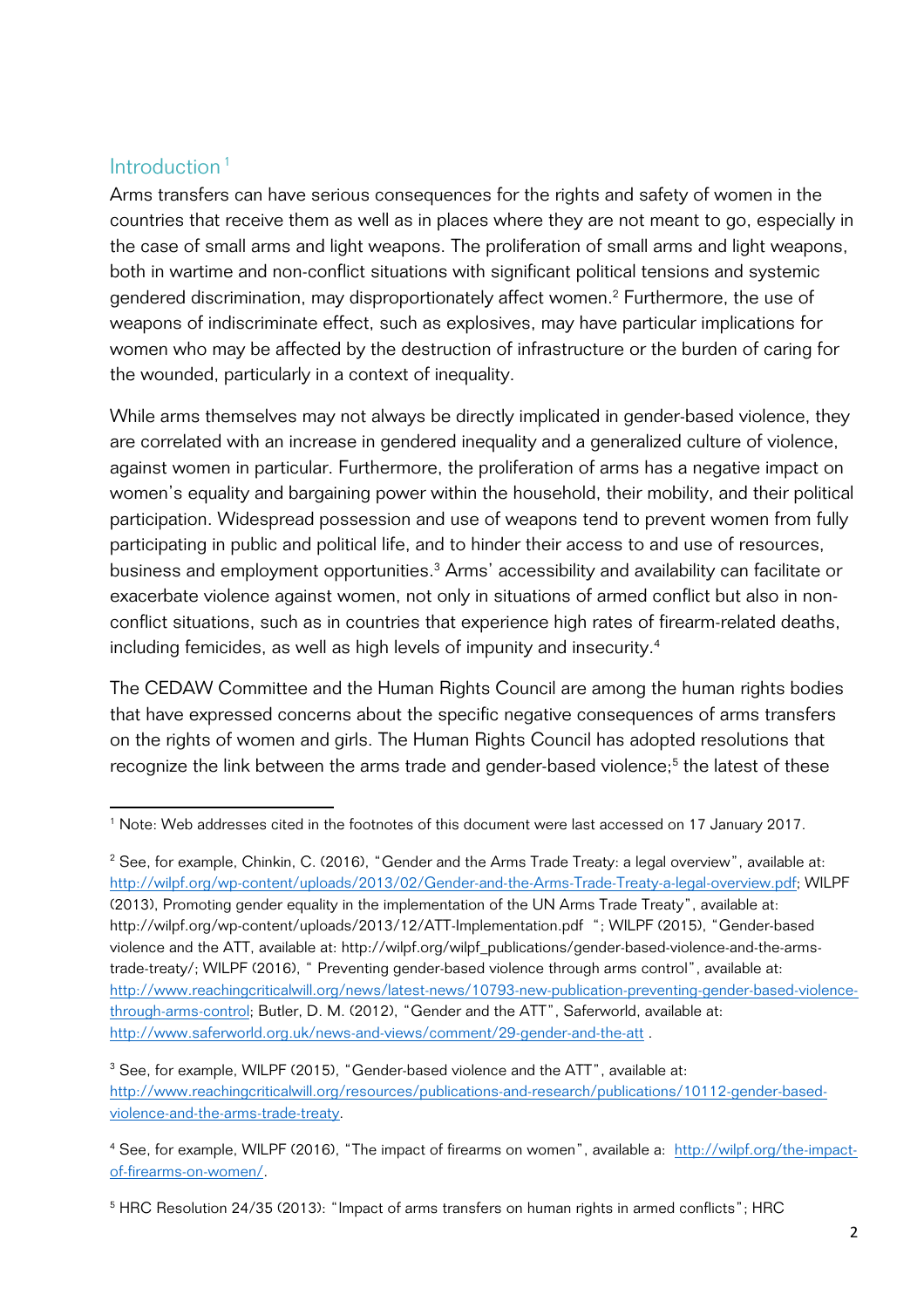resolutions "notes with alarm that … arms transfers can have a seriously negative impact on the human rights of women and girls, who may be disproportionately affected by the widespread availability of arms, as it may increase the risk of sexual and gender-based violence, and of violence against children."6

In its General Recommendation 30, the CEDAW Committee has restated its concerns that "the proliferation of conventional arms, especially small arms, including diverted arms from the legal trade, can have a direct or indirect effect on women as victims of conflict-related gender-based violence, as victims of domestic violence and also as protestors or actors in resistance movements."7 The Committee has also affirmed that States parties are required to focus on the prevention of conflict and all forms of violence, including by having "a robust and effective regulation of the arms trade, in addition to appropriate control over the circulation of existing and often illicit conventional arms, including small arms, to prevent their use to commit or facilitate serious acts of gender-based violence."<sup>8</sup>

The CEDAW Committee has also recommended that State parties address the gendered impact of international transfers of arms including through the ratification and implementation of the Arms Trade Treaty (the ATT). Article 7 (4) of the ATT requires that States shall, prior to authorization of the export of arms under its jurisdiction, in an objective and nondiscriminatory manner, take into account the risk of conventional arms being used to commit or facilitate serious acts of gender-based violence or serious acts of violence against women. This is a ground-breaking provision as it represents the first time that gender-based violence is a criterion to be considered as part of responsible arms control.

With respect to the Arms Trade Treaty, it is important to underscore that risk assessments assess just that – the *risk* that the arms in question will be used in any of the ways prohibited by the Treaty. It is not necessary to establish the direct presence of a transferred item as having been used in a specific act in order to prevent future transfers of the same item. If the risk alone is high enough, the transfer must be denied.<sup>9</sup>

The CEDAW Committee has addressed the gendered impact of international transfers of arms its concluding observations on Sweden and France. It has recommended that Sweden "uphold its due diligence obligations to ensure that companies under its jurisdiction or control respect, protect and fulfill women's human rights when operating abroad " and that it "ensure that the new legislation to regulate export of arms includes a strong and robust

Resolution 26/16 (2014): "Human rights and the regulation of civilian acquisition, possession and use of firearms"; HRC Resolution 29/10 (2015): "Human rights and the regulation of civilian acquisition, possession and use of firearms"; and HRC Resolution 32/12 (2016): "Impact of arms transfers on human rights".

 

<sup>6</sup> HRC Resolution 32/12 (2016): "Impact of arms transfer on human rights, operative paragraph 2.

<sup>7</sup> General Recommendation 30, CEDAW/C/GC/30, paragraph 32.

<sup>8</sup> General Recommendation 30, CEDAW/C/GC/30, paragraph 29.

<sup>&</sup>lt;sup>9</sup> The ATT Monitor Report, 2016 http://armstreatymonitor.org/en/wp-content/uploads/2016/08/ATT-ENGLISH-Monitor\_16\_CHAPTER-2.1.pdf.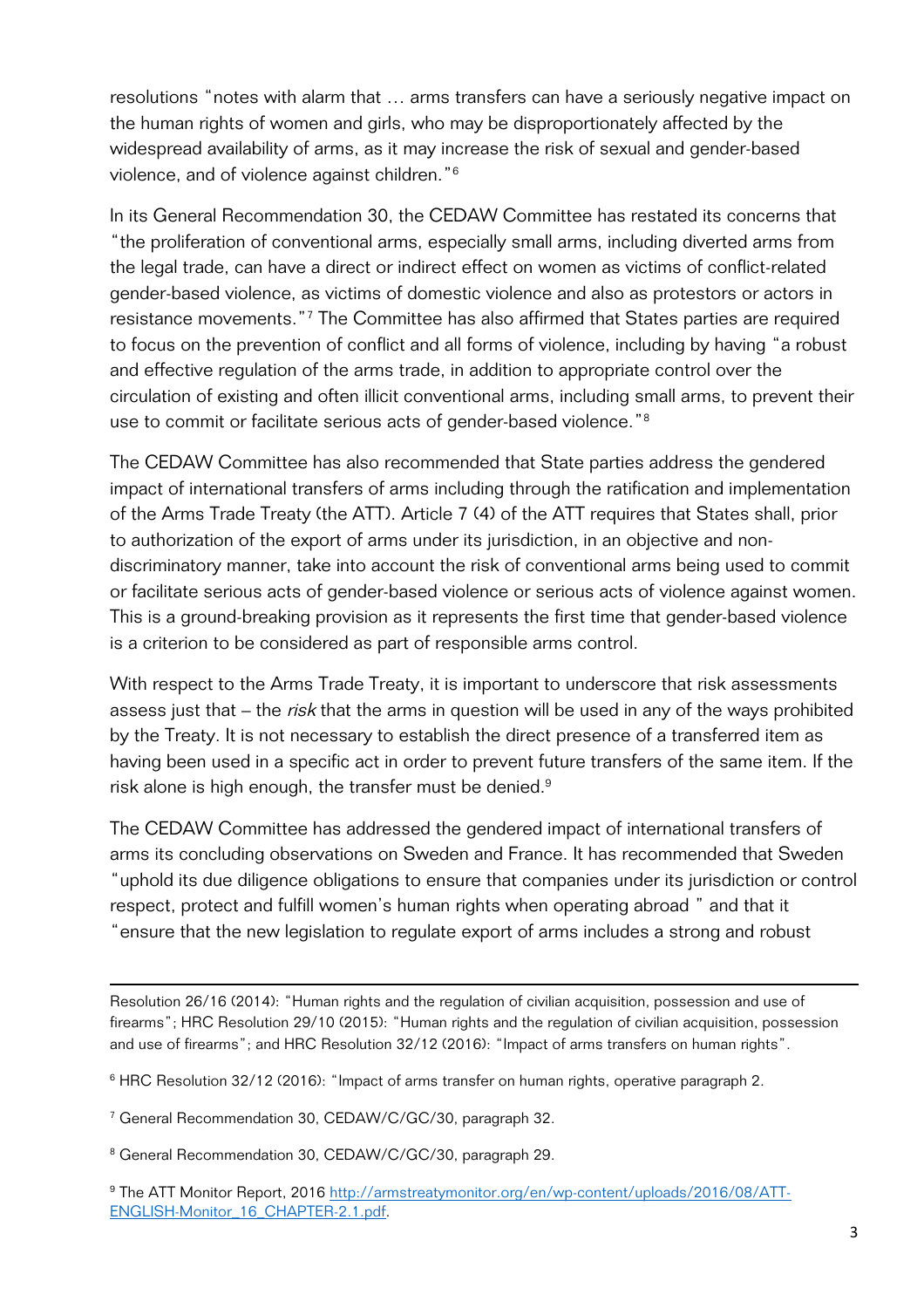gender-specific perspective."10 With regard to France, the Committee has recommended that it integrate "a gender dimension in its strategic dialogues with the countries purchasing French arms and continue conducting rigorous, transparent and gender sensitive risk assessments, in accordance with the Arms Trade Treaty (2013)."11 In relation to Germany specifically, the Committee has addressed arms exports in its list of issues for this review (please see later in the text).<sup>12</sup>

### Germany and the Arms Trade Treaty

Germany is a State Party to the Arms Trade Treaty.<sup>13</sup> It supported the call for the inclusion of provisions around gender-based violence during the drafting of the Treaty.14 It is further bound by the European Union's Code of Conduct on Arms Sales.15 Germany's arms export control is based on the German war weapons export control law and the foreign trade law in conjunction with the "Political Principles of the Government of the Federal Republic of Germany for the Export of War Weapons and Other Military Equipment".<sup>16</sup> This normative basis takes into account, among other aspects, the following criteria for arms export: the situation of human rights in the country of destination, the risk that the weapons might facilitate regional instability and the possibility that the weapons can be a factor to exacerbate violence in the country of destination. According to Germany's submission to the ATT Baseline Assessment Project, acts of gender-based violence form part of the additional criteria considered prior to authorizing a transfer.<sup>17</sup> In its submission Germany also outlined that "the preservation of human rights is of particular importance for every export decision, irrespective of the envisaged recipient country. Military equipment exports are therefore fundamentally not approved where there is "sufficient suspicion" of the involved military equipment's misuse for internal repression or other ongoing and systematic violations of human rights. The human rights situation in the consignee country plays an important role in connection with this question".18 Germany finally stated that the German Principles are,

<sup>&</sup>lt;sup>10</sup> Concluding Observations on Sweden, CEDAW/C/SWE/CO/7, paragraph 35.

<sup>&</sup>lt;sup>11</sup> Concluding observations on France, CEDAW/C/FRA/CO/7-8, paragraph 22.

<sup>&</sup>lt;sup>12</sup> List of issues on Germany, CEDAW/C/DEU/Q/7-8, paragraph 5.

<sup>&</sup>lt;sup>13</sup> Ratification on 2 April 2014.

<sup>&</sup>lt;sup>14</sup> For the list of states that called for the term of gender-based violence to be included in the Arms Trade Treaty see: http://reachingcriticalwill.org/images/documents/Disarmament-fora/att/negotiating-conference/attgbv.pdf .

<sup>15</sup> https://www.armscontrol.org/act/1998\_05/wb2my98 .

<sup>&</sup>lt;sup>16</sup> Arms Trade Treaty – Baseline Assessment Project, "Country Profiles: Germany", available at http://www.armstrade.info/countryprofile/germany/ .

<sup>&</sup>lt;sup>17</sup> Arms Trade Treaty – Baseline Assessment Project, "Risk Assessment", available at: http://www.armstrade.info/countryprofile/germany/ .

 $18$  lbid.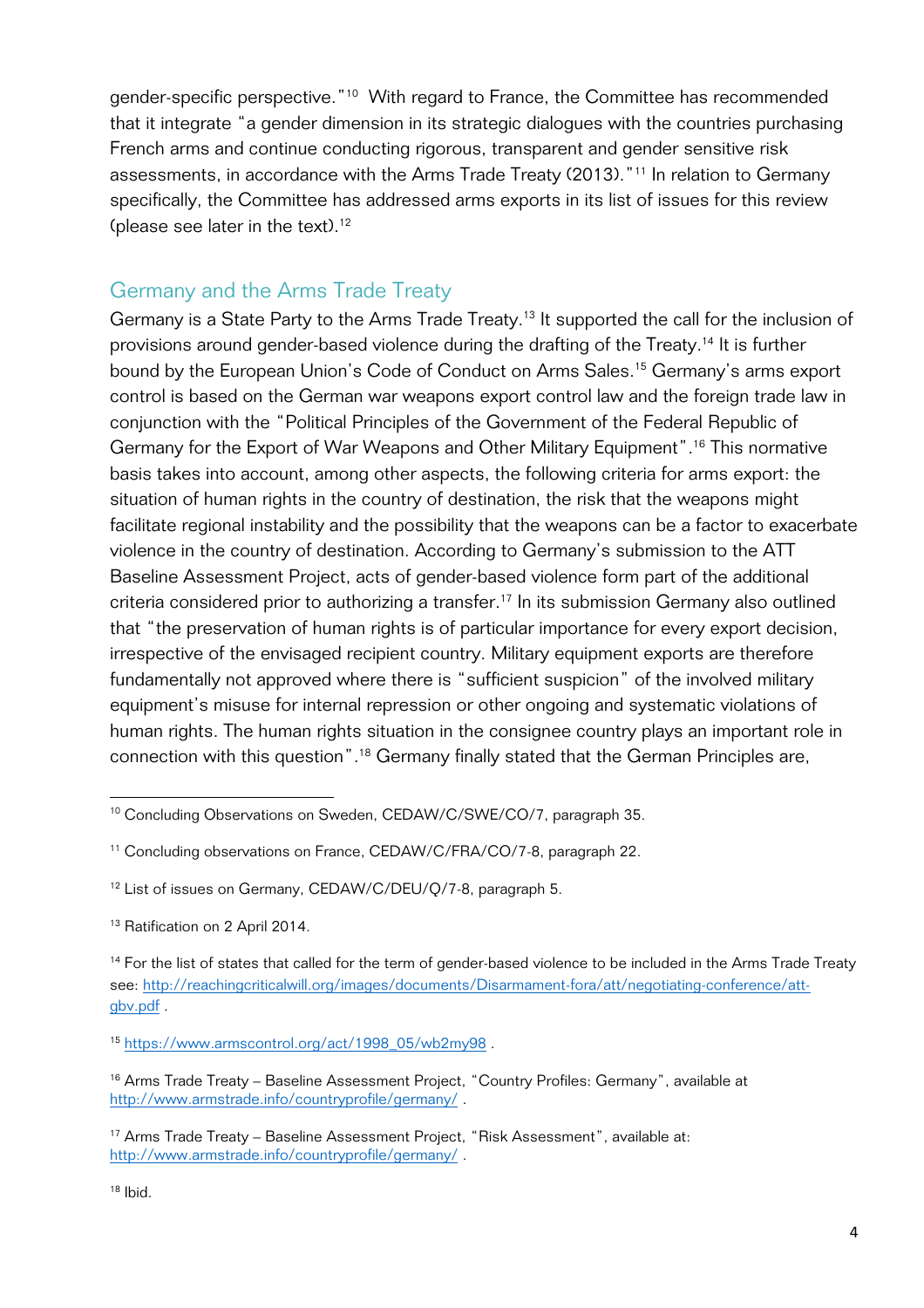legally, more restrictive than both the European Union's Common Position and the Arms Trade Treaty.19

In its response to the CEDAW Committee's list of issues, Germany has stated that:

"16. Decisions on arms export control are strictly taken on a differentiated case-bycase basis. Therefore, no strategic dialogue on arms exports exists. However, political decisions on export controls always involve examining the risk of abuses in connection with human rights violations, including gender-related violence. Applications for exporting goods are not approved if there is a risk of them being used to trigger, extend or intensify internal conflicts."<sup>20</sup>

In March 2015, Germany adopted its "Small Arms Principles" governing the export of small arms and light weapons, corresponding ammunition, and production equipment to third countries.21 Nowhere in these principles do the issues of gender-based violence (ATT Article 7.4 on export assessments) or human suffering more generally (ATT Article 1, stated purpose of the Treaty) feature as an explicit reason to deny an export license.

In spite of what is required by the Arms Trade Treaty, the EU Code of Conduct and its own national export law, Germany has not established a specific mechanism to prevent arms sales from having an impact on gender-based violence in the recipient countries.<sup>22</sup> While the facilitation of gender-based violence is said to be taken into account as part of an overall arms export assessment, the method by which this happens has not yet been made clear.

## Germany's arms transfers and gender-based violence

Despite Germany's self-proclaimed strong legal framework for arms export control, the Gemeinsame Konferenz Kirche und Entwicklung (GKKE)<sup>23</sup> has noted that "while government policy allows exports to third countries in regions of crisis and conflict only in justified individual cases, the data show otherwise." <sup>24</sup>

Germany's arms exports almost doubled in 2015 to their highest level since the beginning of this century.<sup>25</sup> It is now the world's third-largest arms supplier, after the USA and Russia. In

 $19$  lhid.

<sup>&</sup>lt;sup>20</sup> Germany's Reply to list of issues, CEDAW/C/DEU/Q/7-8/Add.1, paragraph 16.

<sup>&</sup>lt;sup>21</sup> Federal Republic of Germany (n.d.), "Initial Report on Measures undertaken to implement the Arms Trade Treaty, in accordance with its Article 13(1), available at: http://thearmstradetreaty.org/images/ATT\_Initial\_Report\_Germany.pdf .

<sup>&</sup>lt;sup>23</sup> Catholic-Protestant Joint Conference on Church and Development (GKKE).

<sup>24</sup> "Catholic, Protestant Churches condemn arms sales", available at: http://cathnews.com/cathnews/27994 german-catholic-protestant-churches-condemn-arms-sales .

 $25$  Reuters (2016), "German arms exports almost doubled in 2015: report, available at: http://www.reuters.com/article/us-germany-arms-idUSKCN0ZL23R. See Military Equipment Export Reports: The total amount doubled from €3,3 billion in 2002 (http://ruestungsexportinfo.de/fileadmin/media/Dokumente/Zahlen\_\_\_Fakten/Jahresbericht\_BReg/ruestungsexportbericht2002.pdf, p. 3) to €7,86 billion in 2015 (http://ruestungsexport-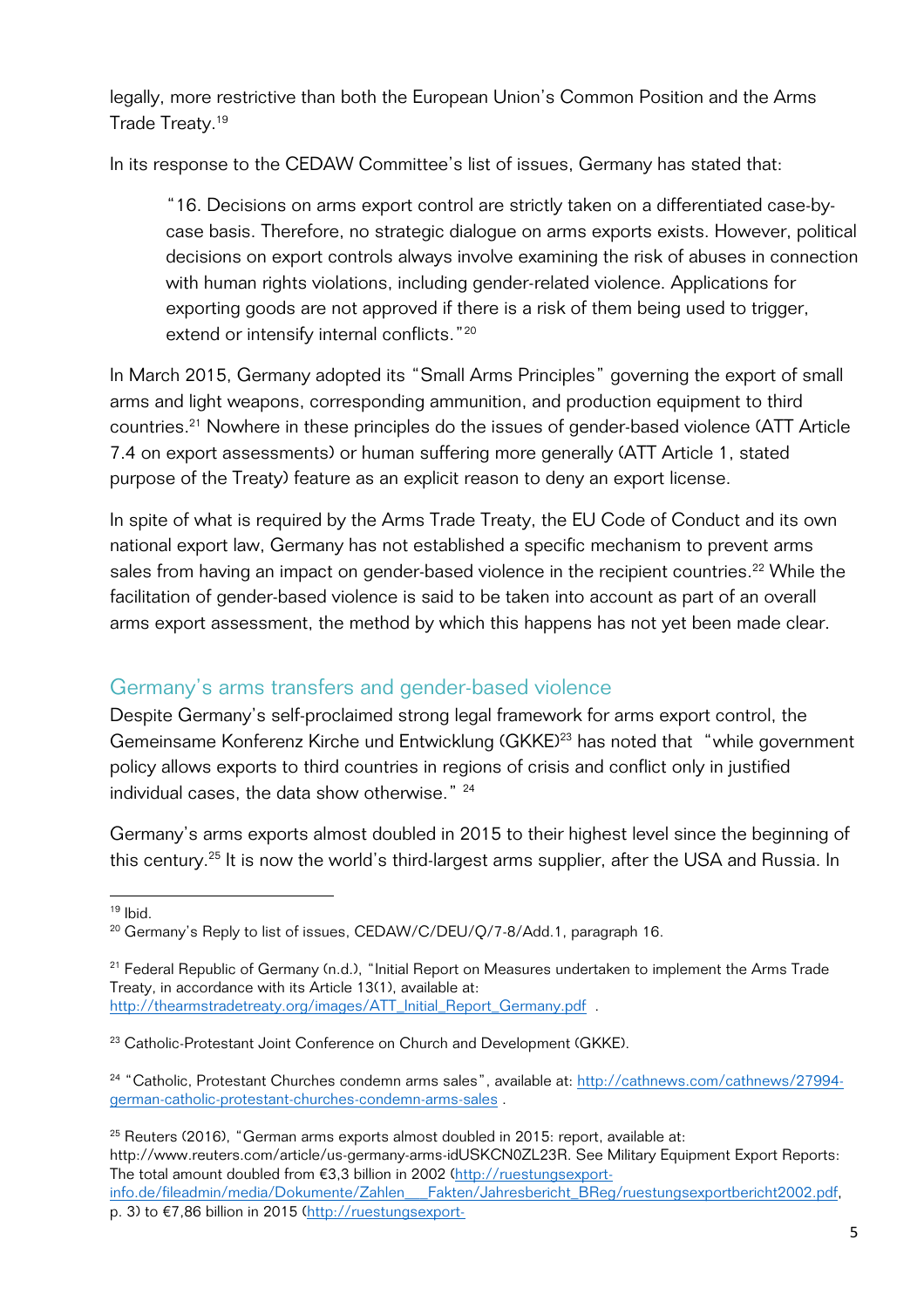2013, Germany was the world's third top exporter of small arms and light weapons. $^{26}$ 

This section highlights some of Germany's arms exports that undermine Germany's international legal obligations, including under CEDAW. Since 2009, <sup>27</sup> Germany has exported arms and military equipment to countries such as India, Iraq, Mexico, Qatar and Saudi Arabia, which this report will now look at in greater detail. <sup>28</sup>

#### India

In 2015, Germany approved €153.6 million worth of export licenses (356 in total) for military equipment to India. This was higher than Germany's exports to any other developing country, and over four times as much as the second highest, Indonesia (€36.5 million). Exports covered submachine guns, hunting weapons, revolvers, pistols, smoothbore weapons, and ammunition. The licenses to India include 8 individual licenses for submachine guns and submachine gun parts worth a total of €638,959. This accounts for 239 submachine guns. In 2013, Germany reported 100 submachine guns to India, and in 2012, a startling 12957. The total sum includes other licenses for hunting weapons, revolvers, pistols, smoothbore weapons, and ammunition. There were 2 denials of final exports worth €121,286 but it is unclear whether this is in addition to or included in the total of 356 licenses.<sup>29</sup>

India has become the world's largest arms importer, although as of late 2016 it may have been overtaken by Saudi Arabia. The weapons it acquires cover a range of items and equipment but the transfer of firearms such as those from Germany are particularly of concern because of their use in domestic crime. According to India's National Crime Records Bureau (NCRB), gun-related deaths increased from 3,063 to 3,655 between 2010 and 2014.<sup>30</sup> Research from the Small Arms survey estimates that India is second only to the United States in terms of numbers of civilians that own firearms. These figures are loosely corroborated by statistics from the website GunPolicy.org.<sup>31</sup>

<sup>26</sup> "In 2013, the top exporters of small arms and light weapons (those with annual exports of at least USD 100 million) were (in descending order) the United States, Italy, Germany, Brazil, Austria, South Korea, Turkey, the Russian Federation, the Czech Republic, Israel, Belgium, Croatia, China, Switzerland, Japan, and Spain." Pavesi, I. (2016), "Trade update 2016 - Transfers and transparency" Small Arms Survey, available at http://www.smallarmssurvey.org/fileadmin/docs/S-Trade-Update/SAS-Trade-Update.pdf .

<sup>27</sup> Year of the CEDAW Committee's previous review of Germany.

<sup>28</sup> Report by the Government of the Federal Republic of Germany on Its Policy on Exports of Conventional Military Equipment 2009-2015.

<sup>29</sup> Sources: German Federal Ministry for Economic Affairs and Energy, 2015 Military Equipment Export Report; UN Register of Conventional Arms report; EU Annual Reports on arms exports.

<sup>30</sup> http://ncrb.gov.in.

<sup>31</sup> Small Arms Survey (2011), Research Note #9: Estimating Civilian Owned Firearms: http://www.smallarmssurvey.org/fileadmin/docs/H-Research\_Notes/SAS-Research-Note-9.pdf GunPolicy.org

<sup>&</sup>lt;u> 1989 - Andrea Santa Andrea Andrea Andrea Andrea Andrea Andrea Andrea Andrea Andrea Andrea Andrea Andrea Andr</u> info.de/fileadmin/media/Dokumente/Zahlen\_\_\_Fakten/Jahresbericht\_BReg/Ruestungsexportbericht-2015.pdf., p. 2).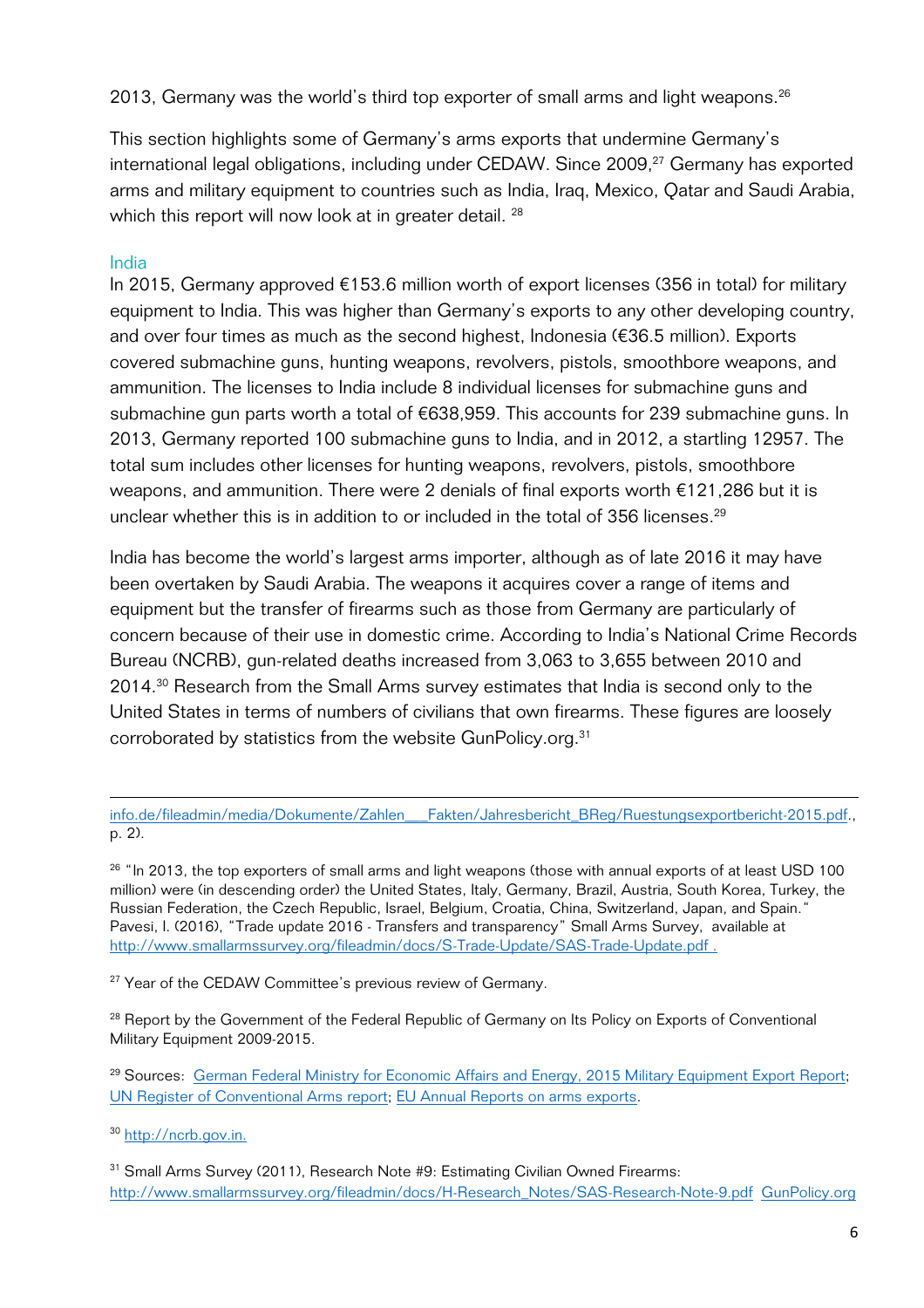The NCRB also reports that "assault on women with intent to outrage her modesty" (previously categorized as "molestation") constitutes the second most reported crime against women.32 In over 337,992 crimes against women reported in 2014, over 82,000 related to this charge.<sup>33</sup>

Research has found that men who had used weapons were far more likely to participate in (non-partner) rape, and gang rape. Evidence has demonstrated that owning a gun makes someone more, not less vulnerable to a lethal attack, particularly within the home, the most common site of violence against women. While men are much more likely to perpetrate and fall victim to gun violence, many more women than men are killed injured and intimidated by firearms in the context of domestic violence. This evidence suggests that the increase private gun ownership is likely to result in more frequent, and more lethal violence against women.<sup>34</sup>

Violence against women in India is rooted in gendered social structures rather than in individual or random acts. Problems include underreporting and access to justice. The violence often takes the form of direct, physical violence, including sexual assault and femicide.35 The CEDAW Committee has expressed its deep concern about the reported high level of violence in India, "including rape and other forms of sexual violence, enforced disappearance, killings and acts of torture and ill-treatment, against women in conflictaffected regions (Kashmir, the North-east, Chhattisgarh, Odisha and Andhrapradesh).<sup>36</sup> The Committee expressed particular concern "about the: (e) Limited regulation of the arms trade and the proliferation of small arms and light weapons and their impact on the security of women. "37 Along the same lines, the 2014 report by the UN Special Rapporteur on Violence against Women draws attention to instances of mass rape allegedly committed by members of the state security forces as well as acts of enforced disappearance, killings, and acts of torture and ill-treatment in militarized regions such as Jammu and Kashmir and the north-

<sup>32</sup> http://www.indiaspend.com/cover-story/crimes-against-women-reported-every-two-minutes-84240 <sup>33</sup> K.S. Venkatachalam, "Why Women in India still feel unsafe" 14 January 2017 http://www.cafionline.org/articles.php?event=det&id=127 .

<sup>&</sup>lt;sup>34</sup> See WILPF India (2014) Caught between arms. The State of Women's Rights in India. Shadow Report to CEDAW 58th Session, available at

http://tbinternet.ohchr.org/Treaties/CEDAW/Shared%20Documents/Ind/INT\_CEDAW\_NGO\_Ind\_17514\_E.pd f .

<sup>&</sup>lt;sup>35</sup> Small Arms Survey (2015), "Unheard and Uncounted: Violence against Women in India", available at: http://www.smallarmssurvey.org/fileadmin/docs/G-Issue-briefs/IAVA-IB5-unheard-and-uncounted.pdf; WILPF India (2014), "Caught between Arms - The State of Women's Rights in India", Shadow Report to CEDAW 58th Session, available at:

http://tbinternet.ohchr.org/Treaties/CEDAW/Shared%20Documents/Ind/INT\_CEDAW\_NGO\_Ind\_17514\_E.pd f; http://www.iansa-women.org/node/837; ACUNS (2013), "Femicide: a global issue that demands action", available at: http://www.genevadeclaration.org/fileadmin/docs/Copublications/Femicide\_A%20Gobal%20Issue%20that%20demands%20Action.pdf.

<sup>&</sup>lt;sup>36</sup> Concluding Observations on the combined fourth and fifth periodic reports of India, CEDAW/C/IND/CO/4-5, paragraph 12.

<sup>&</sup>lt;sup>37</sup> Ibid., paragraph 12, sub-paragraph (e).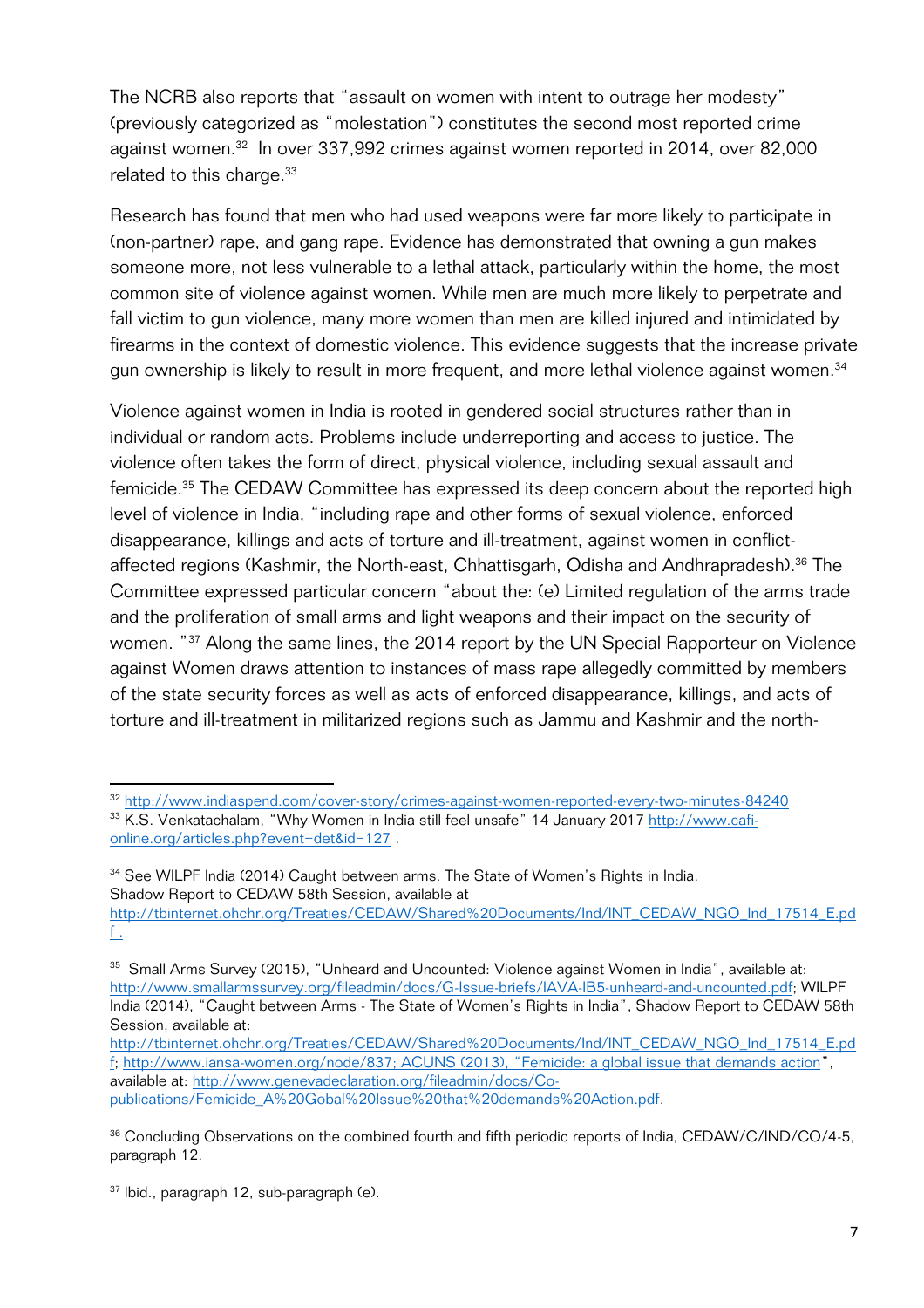eastern states.<sup>38</sup> "Testimonies also highlight the impact of that situation on women's health, including psychological disorders such as post-traumatic stress disorder, fear psychosis and severe anxiety, with such conditions having a negative impact on women's physical wellbeing," notes the report.<sup>39</sup>

#### **Iraq**

Iraq is a context of concern because of its deep instability and the potential for arms to be diverted away from the intended user, as well as misused.

In 2015, Germany approved licenses for second hand anti-tank missiles and armoured vehicles to Iraq. The stated purpose was for use by the Kurdish Regional Government (KRG) in the fight against the ISIS. 40

Germany had suspended its shipments to Iraq in January 2016 out of concerns regarding diversion. Following assurances from the KRG that efforts would be renewed to prevent the arms from getting into the hands of any third parties, transfers resumed.<sup>41</sup> The most recent shipment in 2016 included 1,500 rifles, one million rounds of ammunition, three armored vehicles and 100 Milan guided missiles. Milan missile systems designed to act against tanks are expected to be used by Kurdish Peshmerga forces against ISIS suicide truck bombers.<sup>42</sup>

Germany reported the following small arms and light weapons exports/brokerage to Iraq to the UN Register of Conventional Arms in 2015: 5,005 assault rifles (for KRG); 10 light machine guns (for KRG); 243 portable anti-tank missile launchers and rocket systems (KRG); 40 revolvers and self-loading pistols (KRG).<sup>43</sup>

Amnesty International has recently reported that paramilitary militias nominally operating as part of the Iraqi armed forces in the fight against ISIS are using "arms from Iraqi military stockpiles, provided by the USA, Europe, Russia and Iran, to commit war crimes, revenge attacks and other atrocities".<sup>44</sup> It has also expressed concerns that "Iraq has become an emblematic case of the dangers of arms proliferation and irresponsible arms transfers. Successive attempts by Iraq and other states to solve security crises have flooded the country with small arms and light weapons, mortars, artillery systems, armoured fighting

<u> 1989 - Johann Stein, fransk politik (d. 1989)</u>

 $42$  lbid.

<sup>&</sup>lt;sup>38</sup> Report of the Special Rapporteur on violence against women, its causes and consequences. Rashid Manjoo (2014), A/HRC/26/28/Add. 1, April 2014.

<sup>39</sup> Ibid., paragraph 23.

<sup>40</sup> SIPRI Arms Transfers Database https://www.sipri.org/databases/armstransfers .

<sup>41&</sup>quot;Germany resumes arms supplies to Iraqi Kurds" Deutsche Welle, 17 August 2016, http://www.dw.com/en/germany-resumes-weapons-shipments-to-iraqi-kurds/a-19481159 .

<sup>&</sup>lt;sup>43</sup>Iraq: Turning a blind eye: The arming of the popular mobilization units, Amnesty International, 5 January 2017, https://www.amnesty.org/en/documents/mde14/5386/2017/en/, page 31.

<sup>44</sup> https://www.amnesty.org/en/latest/news/2017/01/iraq-end-irresponsible-arms-transfers-fuelling-militia-warcrimes/ .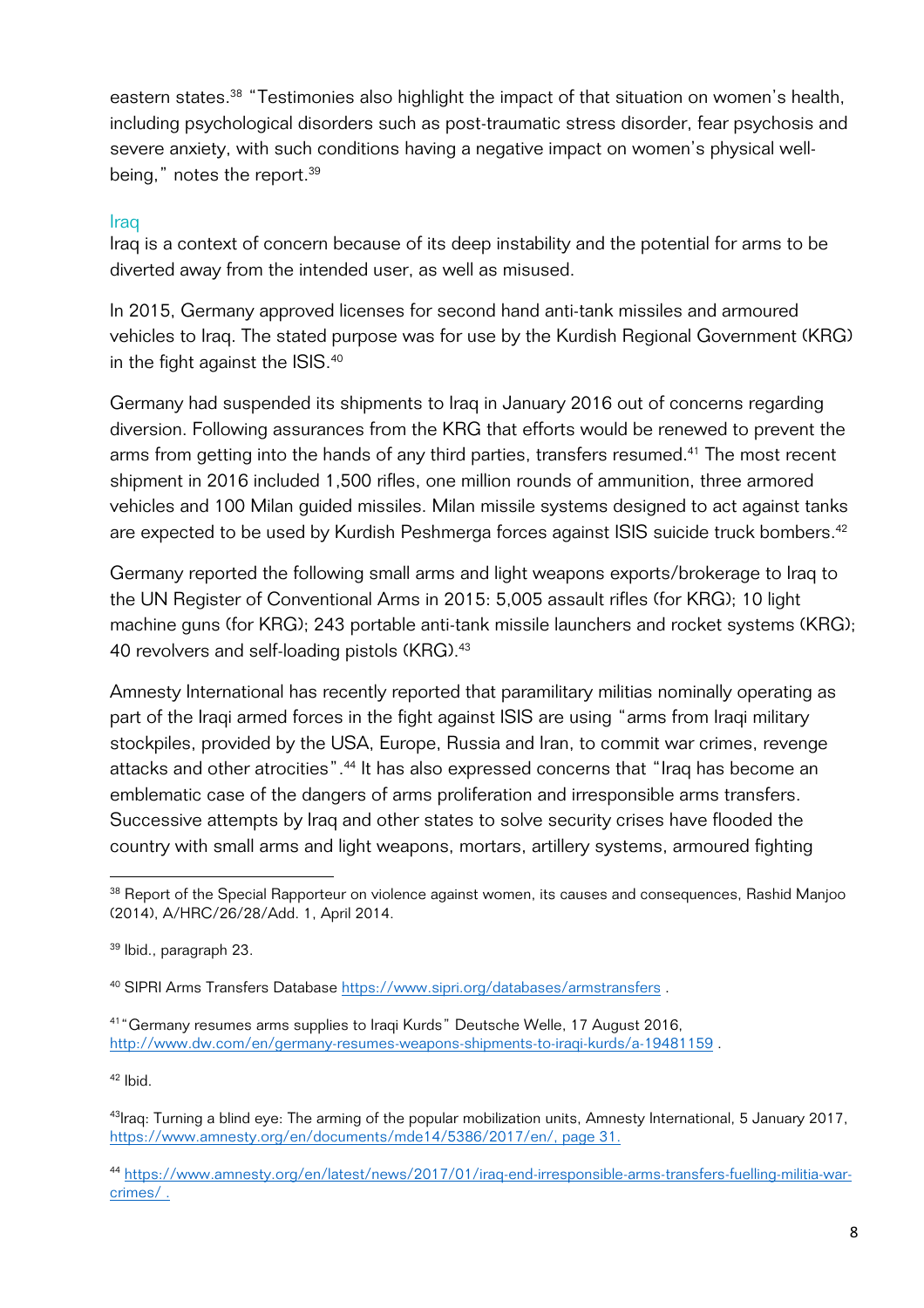vehicles and larger conventional weapons. Mismanagement of weapons stockpiles, unauthorized arms transfers and direct Iraqi and Iranian state support have led to the growth of well-armed paramilitary militias, many of which are committing serious violations of international human rights and humanitarian law with complete impunity, exacerbating sectarian tensions and undermining the rule of law."<sup>45</sup>

These militias, as well as ISIS have had a direct impact on the rights and safety of women. For example, women who are fleeing violence, whether more generally or as specific targets, are unable to access NGO-run shelters because those shelters are themselves targeted, often subject to police raids and violent threats.<sup>46</sup> Under the ISIS militants, Iraqi women and girls have become increasingly vulnerable to sexual slavery and to forced prostitution.

It is clear that this is a highly unstable situation and the influx of new arms and ammunition to any parties only exacerbate the existing crisis, discrimination against women and other human rights violations.

#### **Mexico**

Since 2010, the German Bundessicherheitsrat stopped granting licenses for arms transfers to Mexico. The government has not announced an official position or its reasons for doing so ever since. Nevertheless, as also highlighted by WILPF in its statement to the CEDAW presession working group on Germany, arms exports to Mexico continued since the Committee last reviewed Germany in 2009.<sup>47</sup> According to the Norwegian Small Arms Transfers Database, in 2015 these largely included small arms, light weapons, pistols and revolvers.<sup>48</sup> In addition, other military equipment continued to be exported, including ammunition. The SIPRI arms transfer database cites the provision of 25 trainer aircrafts in 2015.

In 2015, it was revealed that German arms manufacturer Heckler & Koch had been selling German G36 firearms illegally to Mexico from 2006-2008.49 These arms were eventually used by police in the forced disappearance of 43 Ayotzinapa students in 2015.<sup>50</sup> The process through which this transaction occurred is complex and is believed to have circumvented

<sup>&</sup>lt;sup>45</sup> Iraq: Turning a blind eye: The arming of the popular mobilization units, Amnesty International, 5 January 2017, https://www.amnesty.org/en/documents/mde14/5386/2017/en/.

<sup>&</sup>lt;sup>46</sup> The Organization of Women's Freedom in Iraq, Seeking Accountability and Demanding Change: A Report on Women's Rights Violations in Iraq, 2015.

http://www.law.cuny.edu/academics/clinics/hrgj/publications/Seeking-Accountability-and-Demanding-Change.pdf.

<sup>&</sup>lt;sup>47</sup> These licenses have been granted directly by the ministry of economics or the Bundesausfuhramt without involvement of the Bundessicherheitsrat.

<sup>48</sup> http://nisat.prio.org/Trade-Database/Researchers-Database/.

<sup>49</sup> Carlos Perez Ricart, Deutsche in Mexiko: Der Fall des exports von Heckler & Koch G36 Gewehren nach Mexiko, Februar 2014, http://mexicoviaberlin.org/wp-content/uploads/2014/02/MVB-AG-2014-002.pdf (in German).

<sup>50</sup> Martin Reischke, "How German Firearms Ended Up at the Mexico Student Massacre" 5 February 2016 http://www.insightcrime.org/news-analysis/how-german-firearms-ended-up-at-the-mexico-student-massacre.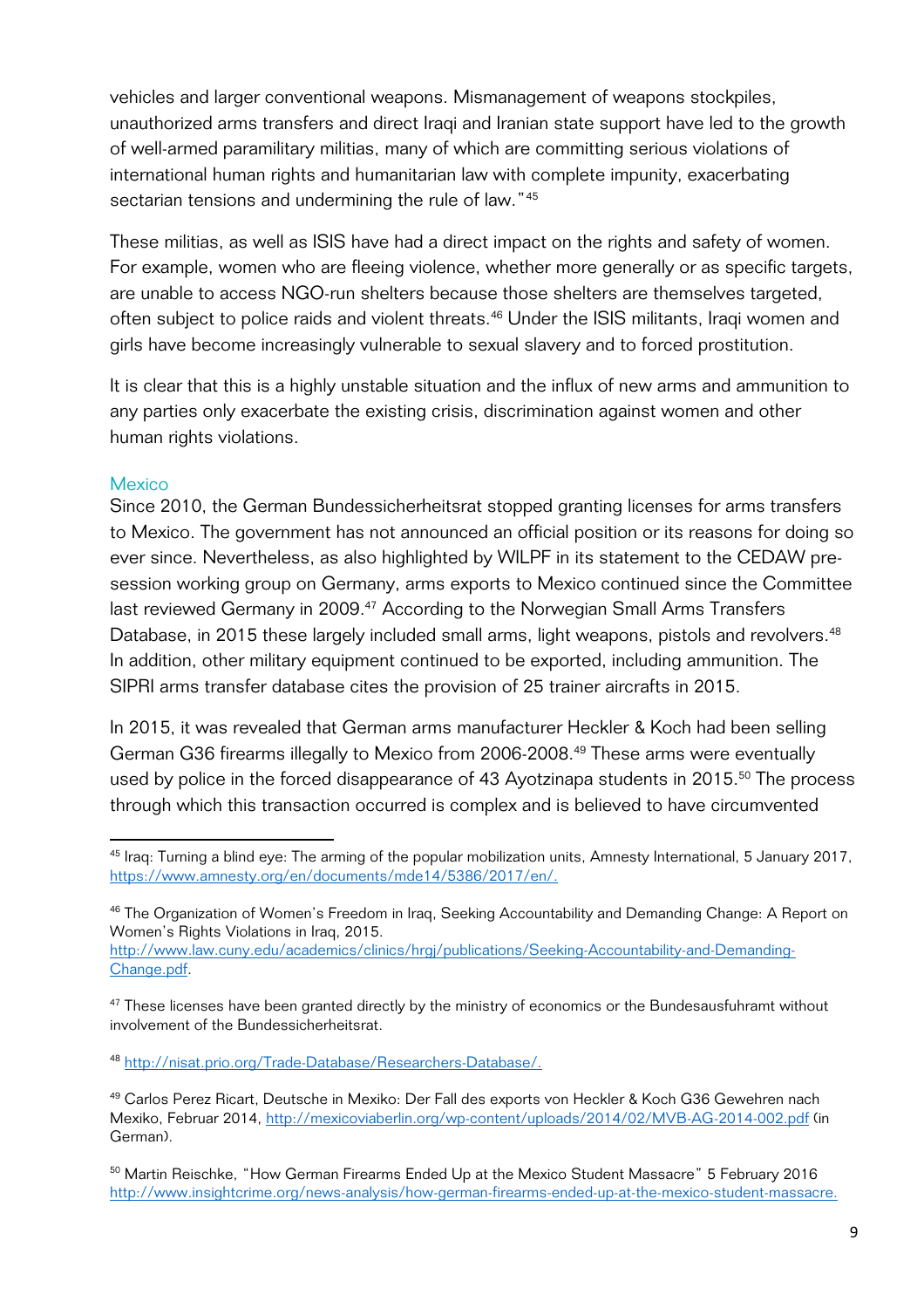German export law and processes which in turn, exposed loopholes in the system. Criminal investigations against employees of the company for the violation of German export law are ongoing at the Landgericht Stuttgart. 51

Mexico ranks the 23rd in cases of femicide in the world. With respect to cases of femicide perpetrated with firearms, Mexico ranks 10th.<sup>52</sup> In recent years, the highest rates of femicide have been registered in the States of Chihuahua, Guerrero, Baja California and State of Mexico. A study by UN Women and the National Institute of Women about femicide in Mexico points out that one of the main concerns is the increase of the use of firearms to commit homicide against women in the country, which doubled between the years 2004 and 2010. Furthermore, the study underlines that killings of women with firearms have been perpetrated both in the home as in public spaces. The study concludes that women are at higher risk if their families and communities are armed.<sup>53</sup>

The control system and the regulation of weapons in Mexico are not effective to assure that these cannot facilitate or be used to commit serious acts of violence against women. For example, in Mexico gender-based violence is not taken into account in the procedures for the granting of licenses to bear firearms. There is also a significant black market of firearms, evidence that control systems are not enough to prevent diversion.

In its 2015 report "Women victims of armed violence and presence of firearms in Mexico", the Observatorio Nacional de Violencia Armada y Género (OVAG) emphasizes that "the proliferation of firearms has an impact on women's lives, both on the street and at home. This pairing makes it necessary to respond not only to the entry of illegal weapons into the country but also to the domestic context in which legal weapons, which are given under lax parameters that ignore the environment at home." <sup>54</sup> OVAG further stresses that "[it] is time to question the assumption that legal weapons will be used only against an external enemy and in crime-related instances".<sup>55</sup>

It is important and, it goes without saying, that Germany should give greater consideration to the role that firearms and other legally obtained weapons play in violence against women when assessing future transfers of these items to Mexico.

54 Desarma et al. (2014), "Mujeres víctimas de violencia armada y presencia de armas de fuego en México", page 37. Report available at:

http://www.casede.org/PublicacionesCasede/Documento\_Resultados\_OVAG\_2015\_Versión\_FINAL.pdf .

<sup>&</sup>lt;u> 1989 - Johann Stein, fransk politik (d. 1989)</u> <sup>51</sup> Press release, Landgericht Stuttgart (2016), http://www.landgerichtstuttgart.de/pb/,Lde/Startseite/Aktuelles/Akkreditierung+im+Wasserwerfer\_Verfahren/?LISTPAGE=1195716.

<sup>&</sup>lt;sup>52</sup> Geneva Declaration on Armed Violence and Development (2015), "Global Burden of Armed Violence: Every Body Counts", available at: http://www.genevadeclaration.org/measurability/global-burden-of-armedviolence/global-burden-of-armed-violence-2015.html .

<sup>&</sup>lt;sup>53</sup> ONU Mujeres México et al. (2016), "La violencia feminicidia en México, Aproximaciones y Tendencias 1985-2014", available at: http://mexico.unwomen.org/es/digiteca/publicaciones/2016/01/violencia-feminicidamexico-2016 .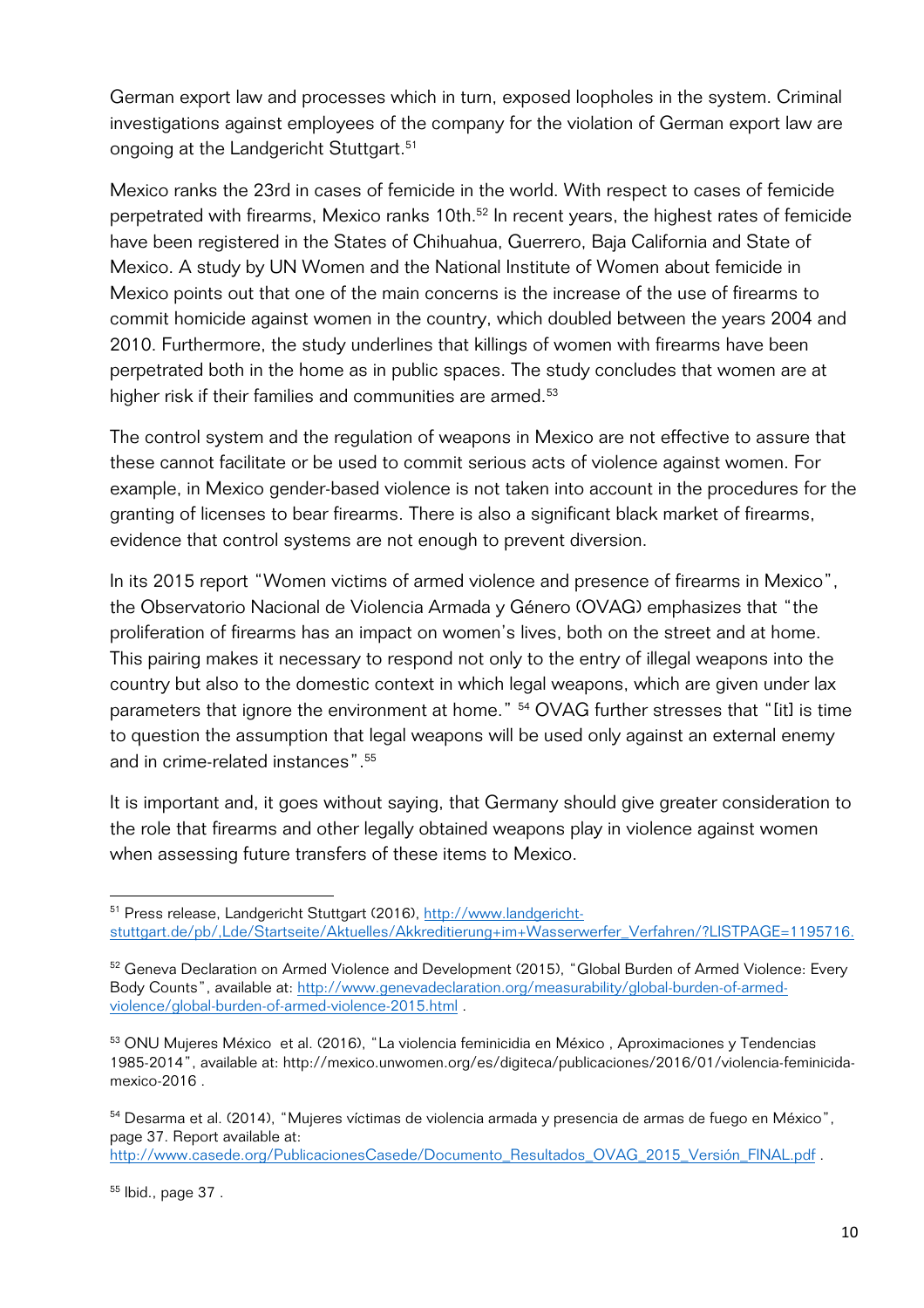#### Qatar and Saudi Arabia

Since 25 March 2015, a Saudi Arabia-led coalition of countries that include Qatar have been involved in the Yemen conflict. There has been heavy scrutiny of German transfers to Saudi Arabia and Qatar, particularly in 2016 and specifically linked to concern for human rights, 56 including women's rights.

In 2015, Germany approved  $\epsilon$ 1,6 billion worth of export licenses to Qatar.<sup>57</sup> The exported weapons did not entail small arms. Germany has also approved € 270 million worth of export licenses to Saudi-Arabia.

Germany has also approved licenses for and delivered Leopard tanks to Oatar.<sup>58</sup> Earlier approvals were for armoured vehicles and personnel carriers, which are believed to have not been delivered. Qatar further purchased ammunition and heavy artillery from Germany in 2015, for a combined total of nearly \$1.8 billion.<sup>59</sup>

In early 2015, after initially reporting that Germany had made a decision to halt all arms exports to Saudi Arabia, the civil society group Control Arms clarified that there had been no obvious change to German policy.<sup>60</sup> In January 2016, it was reported that German naval shipyard Lürssen had started construction of the 15 patrol vessels for Saudi Arabia under a €1.5 billion contract despite talks about cancelling the deal amidst Saudi Arabia's public mass executions of 2 January 2016.<sup>61</sup>

In June 2016, the German government reported: "a large proportion of the value of licenses for exports to Saudi Arabia cited in the statistics refers to such joint programs or component supplies, such as the delivery of chassis for unarmed transport vehicles to France, which are subsequently exported to Saudi Arabia under a French export licence."<sup>62</sup>

info.de/fileadmin/media/Dokumente/Zahlen\_\_\_Fakten/Jahresbericht\_BReg/Ruestungsexportbericht-2015.pdf,

<sup>&</sup>lt;sup>56</sup>See also the Resolution by the €opean Parliament of 25 February 2016 on the humanitarian situation in Yemen (2016/2515(RSP). Here, the Parliament emphasized that some EU Members have continued to authorize transfers of weapons and related items to Saudi Arabia since the war started; and that such transfers are in violation of CommonPosition2008/944/CFSP on arms export control, which explicitly rules out the authorizing of arms licenses by Member States if there is a clear risk that the military technology or equipment to be exported might be used to commit serious violations of international humanitarian law and to undermine regional peace, security and stability.

<sup>&</sup>lt;sup>57</sup> Bundesministerium fuer Wirtschaft und Energie (2016), "Report on Military Equipment Export of 2015", page 56, available at: http://ruestungsexport-

<sup>58</sup> SIPRI Arms Transfers Database.

<sup>&</sup>lt;sup>59</sup> Telesur (2016), "German arms exports flooded conflict zones in Oatar and Saudi Arabia last year", available at: http://www.telesurtv.net/english/news/Dirty-Dealing-German-Arms-Sales-Double-in-2015--20160703- 0005.html.

<sup>60</sup> Control Arms (2015), "Changing circumstances on German arms sales to Saudi Arabia", 6 February 2015, available at: http://controlarms.org/en/news/changing-circumstances-on-german-arms-sales-to-saudi-arabia/.

<sup>61</sup> http://navaltoday.com/2016/01/27/germany-not-stopping-patrol-boat-export-to-saudi-arabia/.

<sup>62</sup> https://www.bmwi.de/English/Redaktion/Pdf/ruestungsexportbericht-2015,property=pdf,bereich=bmwi2012,sprache=en,rwb=true.pdf.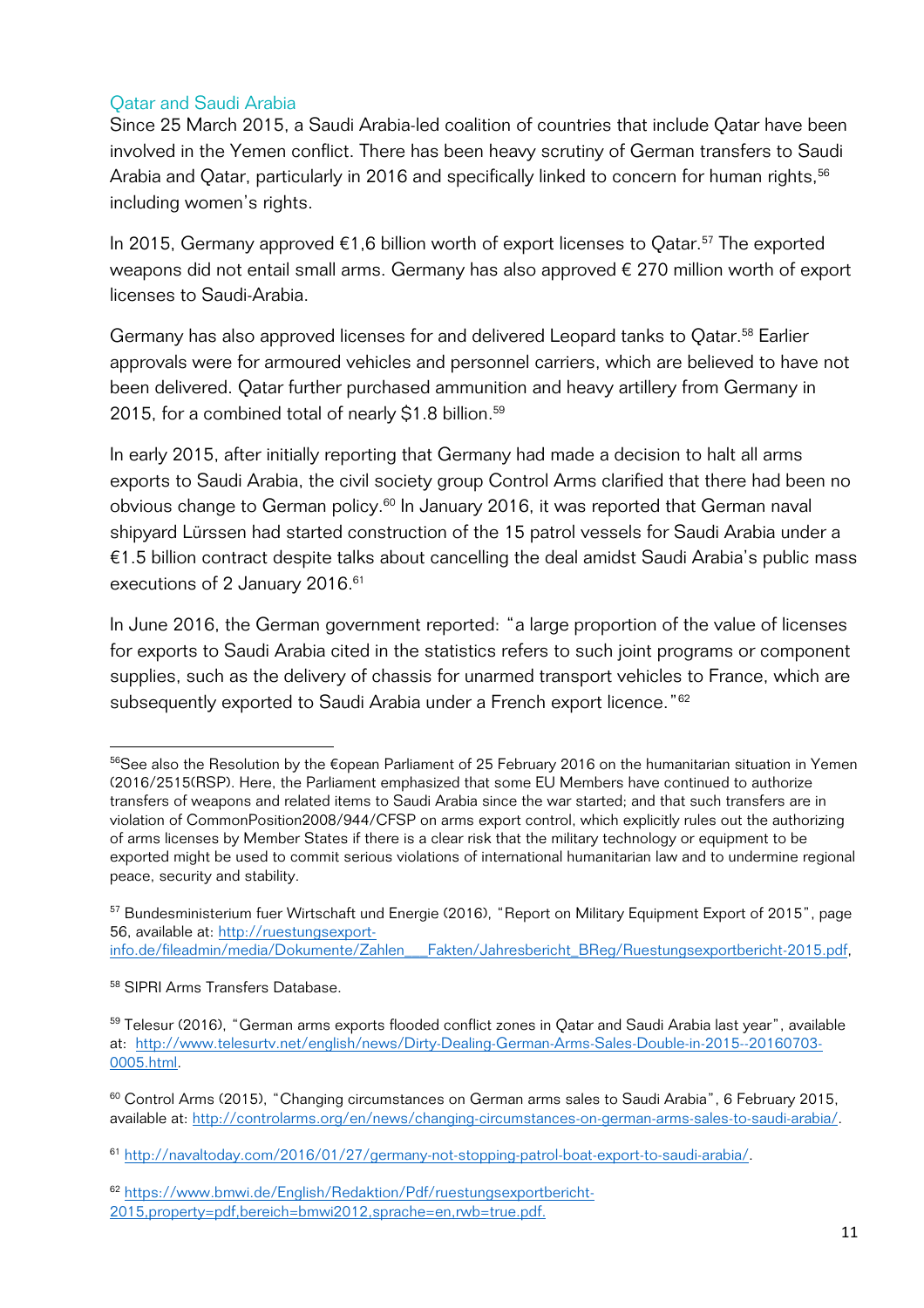Saudi Arabia is widely considered by human rights experts and activists to be one of the most repressive in the world. Violations include discrimination against women in law and in practice and inadequate protection against sexual and other violence.<sup>63</sup> On 2 January 2016, Saudi authorities carried out the largest mass execution in the country since 1980, putting 47 men to death.<sup>64</sup> Saudi Arabia's role and actions in leading the coalition intervention in Yemen is of particular concern with respect to arms transfers.

Since March 2015, more than 35,000 people have been killed and injured in fighting across Yemen. The UN Office for the Coordination of Humanitarian Affairs (OCHA) has reported that over 2.5 million people are internally displaced.<sup>65</sup>

Parties often use heavy explosive weapons, including aircraft bombs, rockets and artillery, to carry out attacks in, on and around residential areas and civilian objects. Aerial munitions, frequently dropped in populated areas, including Sana'a, have been responsible for much human suffering.<sup>66</sup>

There is increasing evidence of serious violations of international humanitarian law (IHL) and international human rights law (IHRL) by all parties. The UN Under-Secretary- General for Humanitarian Affairs has condemned coalition airstrikes as being "in clear contravention of international humanitarian law, and unacceptable."

In such context, women and girls often suffer gravely and disproportionately due to forced displacement, sexual violence, trafficking, lack of access to health care (including sexual and reproductive health) and to victim and survivor assistance.<sup>67</sup> Hospitals, schools, markets, and houses have been targeted by explosive weapons. The large destructive radius of such weapons means that even the striking of military targets within a populated area has caused the destruction or damaging of civilian infrastructure, such as health and education facilities and houses.<sup>68</sup> OCHA has reported that "conflict and displacement have increased the risks of gender-based violence, especially sexual violence, domestic violence, and early marriage. Reports indicate an upward trend in violence against women and girls with 70 per cent more

<u> 1989 - Andrea Santa Andrea Andrea Andrea Andrea Andrea Andrea Andrea Andrea Andrea Andrea Andrea Andrea Andr</u>

<sup>64</sup> Human Rights Watch, https://www.hrw.org/news/2016/01/04/saudi-arabia-mass-execution-largest-1980

<sup>65</sup> Control Arms, Dealing in Double Standards, December 2016, http://armstreatymonitor.org/en/wpcontent/uploads/2016/02/ATT-Monitor-Case-Study-2-Saudi-Arabia-.pdf.

 $66$  Ibid.

<sup>67</sup> "General Recommendation 30 on women in conflict prevention, conflict, and post conflict situations," Committee on the Elimination of Discrimination against Women, paragraphs 34-81.

<sup>68</sup> Saudi-led coalition forces in Yemen are thought to be making extensive use of JDAM and Paveway guided aircraft bombs, which weigh between 500lbs and 2000lbs. The largest of these bombs is believed to have a lethal radius of up to 360m, and can cause injury and damage as far as 800m from the point of detonation. See Wide Area Impact, Action on Armed Violence, March 2016, https://aoav.org.uk/wpcontent/uploads/2016/03/Wide-Area-Impact-explosive-weapons-in-populated-areas.pdf , pp. 3-8.

<sup>63</sup> Amnesty International (2016), "Saudi Arabia 2015/ 2016", available at: https://www.amnesty.org/en/countries/middle-east-and-north-africa/saudi-arabia/report-saudi-arabia/.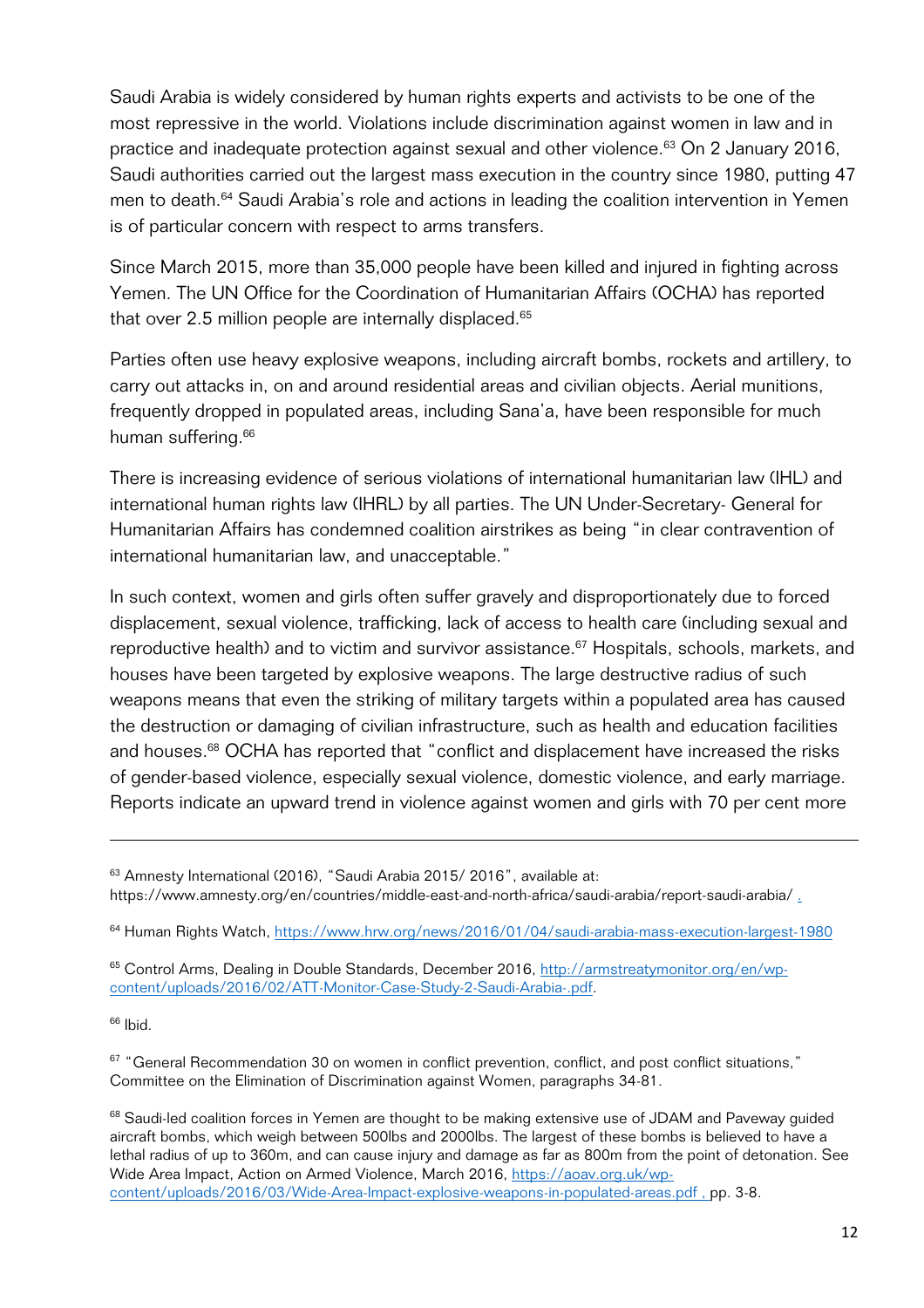incidents reported today against those reported prior to March 2015. Gender-based Violence disproportionately impacting women in Yemen, including those already facing elevated protection risks, such as Internally Displaced Persons (IDPs) and other vulnerable groups". <sup>69</sup>

#### The case for stronger regulation of German arms exports

The 2016 Transparency Barometer, identifies Germany as one of the three most transparent major small arms exporters. Recent improvements on e.g. timeliness of the reporting have to be noted positively.<sup>70</sup> A lack of transparency, however, is inherent in the German decision making process for granting export licenses.

On 21 October 2014, a judgment of the German Constitutional Court spelled out the limits of access to information about decisions of the Bundessicherheitsrat- the competent institution for granting complex or doubtful export licenses- including from the German Parliament.<sup>71</sup>As a result, information to be provided to parliament is restricted to the type of goods, volume of the deal, and the receiving state.<sup>72</sup> Information on reasons for granting or rejecting a license is therefore in principle never provided, which renders control of export decisions virtually impossible. While the submission of Annual reports by ATT States Parties regarding their arms transfers may increase transparency, there is no obligation to report on the decision to grant or deny a license.

In addition, German rules on arms export control are codified unsystematically and fragmented in two different laws, $73$  the determination of licensing processes and compliance with the binding EU common position on arms exports is regulated by non-binding political principles, and the Arms Trade Treaty cannot be reviewed by courts.<sup>74</sup> As already mentioned above, according to the political principles of the government regarding the export of war weapons and other military equipment, export licenses for war weapons will only be granted to third countries (non-EU or non- NATO countries) in individual cases on policy grounds. Legally, such licenses are the exception. In practice, however, 86% of war weapons have been exported to third countries in 2015.<sup>75</sup>

The Minister for Economics announced in January 2016 his intentions to set up a commission of exports for a new and single harmonized law on arms export control.<sup>76</sup> This

<sup>69</sup> OCHA, Humanitarian Bulletin on Yemen, December 2016

http://reliefweb.int/sites/reliefweb.int/files/resources/november\_hb-\_issue\_18.pdf

 $70$  See Amnesty International Germany's position on the impact of Germany's arms exports on human rights, Konsultationsprozess "Zukunft der Rüstungsexportkontrolle, 07.10.2016, page 5.

<sup>71</sup> Judgment of the Constitutional Court, 2 be 5/11, 21.10.2014, Leitsatz 2.

<sup>&</sup>lt;sup>72</sup> Judgment of the Constitutional Court, 2 be 5/11, 21.10.2014, Leitsatz 2.

<sup>73</sup>Namely the Kriegswaffenkontrollgesetz and Außenwirtschaftsgesetz.

<sup>74</sup> GKKE, Rüstungsexportbericht 2016, page 15.

<sup>75</sup> GKKE, Rüstungsexportbericht 2016, page 47.

 $76$  Proposal of the German Green Party for a new law on arms export control, 16.02.2016, documents of the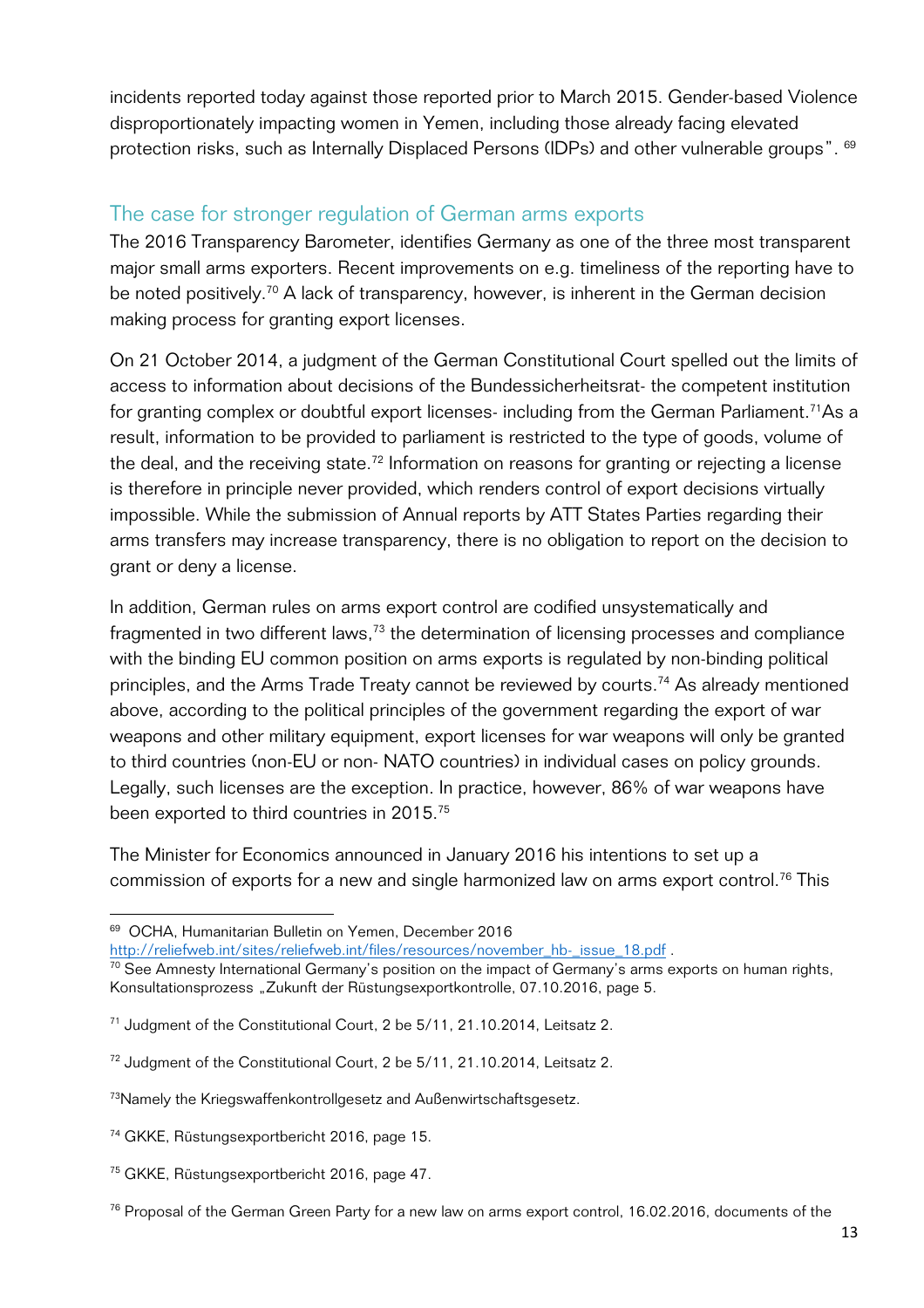initial proposal, however, has been watered down to a consultation process about the future of arms export control.<sup>77</sup>

#### Recommendations

The proliferation of and easy access to weapons exacerbates the risk of gender-based violence and that, therefore, Germany has a duty to take measures to prevent arms transfers that may facilitate human rights violations, including gender-based violence, and negatively impact women.

Germany needs to:

- Take measures to prevent that the transfer of weapons facilitates or exacerbates gender-based violence or violence against women in other countries. In practical terms and as a prevention measure, Germany should develop and include specific criteria for analyzing whether any arms transfers being assessed as well as the granting of licenses on production facilities will facilitate or contribute to gender based violence or violence against women by the recipient;
- Ensure that the adoption of robust and effective arms policies be included in the list of legislative level measures to be taken to prohibit all forms of gender-based violence against women;
- Proceed with a review of the existing laws and guidelines regulating the control of arms export in Germany and adopt a single and harmonized law on arms export control. With a view to avoid facilitating gender-based violence in third countries, the new law should build upon the requirement under Article 7(4) of the ATT as well as further relevant criteria for assessing licenses under the provisions of the ATT, the political principles of the German government for the export of war weapons and other military equipment, the EU common position, and the guidelines on the export of small and light weapons and respective ammunition as adopted in 2015 by the German government;
- Improve transparency around arms transfer decisions, including the rationale for allowing transfers to states with poor human rights records, and creating opportunities for public debate and input as well as possibilities for judicial review of export licenses.

<u> 1989 - Andrea Santa Andrea Andrea Andrea Andrea Andrea Andrea Andrea Andrea Andrea Andrea Andrea Andrea Andr</u> German parliament, Drucksache 18/7546.

<sup>77</sup> See webpage of ministry:

http://www.bmwi.de/DE/Themen/Aussenwirtschaft/Ruestungsexportkontrolle/transparenz.html